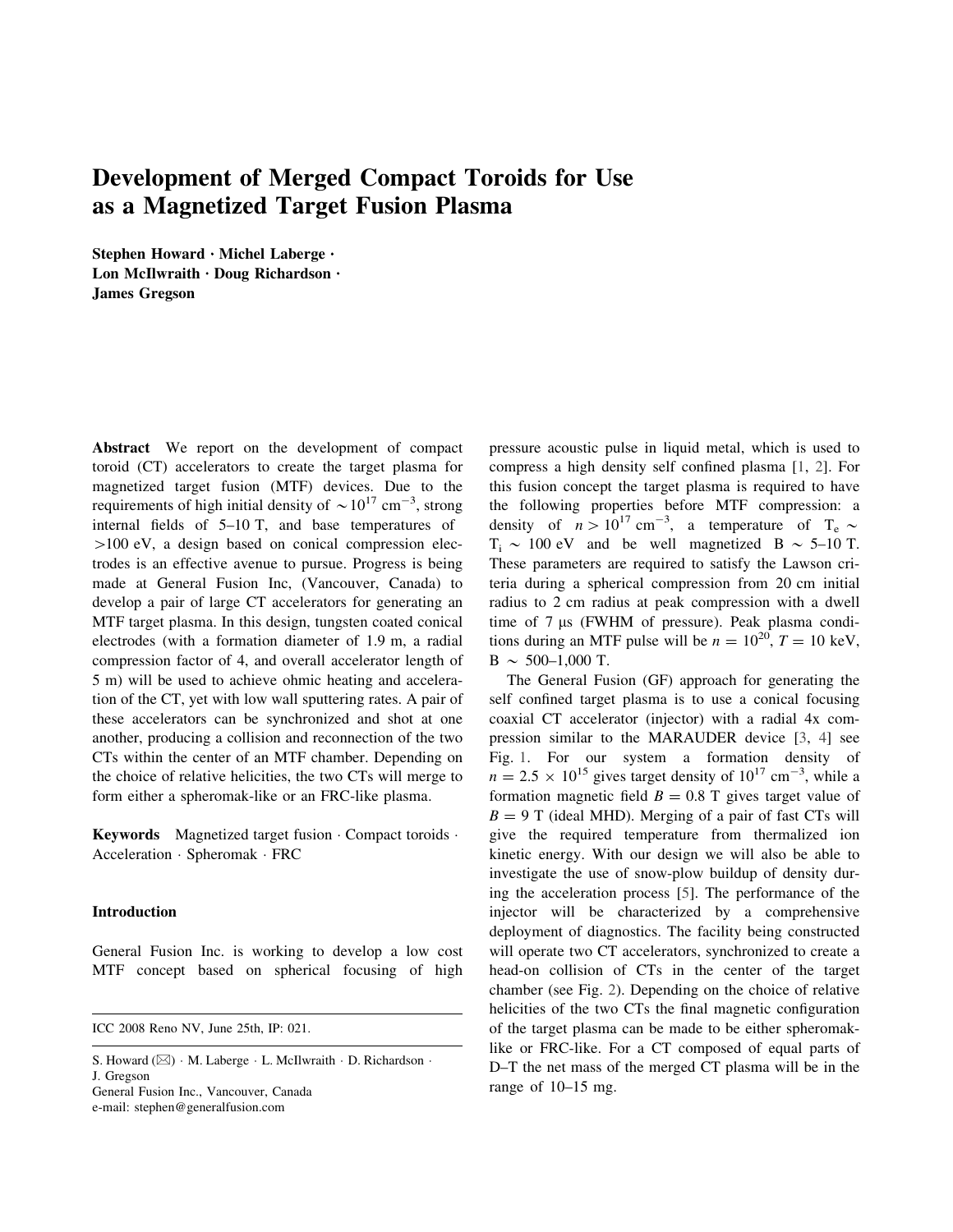Fig. 1 Cross-section of injector, with length of 5 m, maximum radius of vessel is 0.95 m. Formation and acceleration power is applied through a set of discrete feedthroughs in the back plate. Center electrode is selfsupported by the cantilevered feedthrough rods





Fig. 2 Layout of the CT merging experiment shown with accelerator capacitor banks and parallel plate transmission lines

### Merged Compact Toroids for use as MTF Fuel Plasma

There are a number of reasons why it is attractive to use merged CT plasmas as the target for a fusion compression device. First, since the pair of CTs can be made to have close to zero total momentum, the merged plasma is relatively easy to catch within an imploding liner. It has the additional benefit of having a natural pre-MTF heating through the thermalization of ion kinetic energy from acceleration, and by reconnection of B fields. Having the total particle inventory of the target plasma come from two injectors will lessen the burden on each individual injector, requiring lower formation density by a factor of 2. Dividing the inventory between two injectors is also expected to produce lower impurity levels than a device with just a single coaxial injector due to having less radial electrical current density passing through the electrode wall, hence lower sputtering.

Working with a merged CT system has the advantage that we will be already set up to try MTF compression on two distinct configurations: the spheromak configuration produced by a co-helicity merge, and an FRC produced by a counter-helicity merge. Changing between these two modes would be implemented by a polarity reversal on one of the two injectors in either the formation solenoid current, or the railgun current. Thus the same set-up can be made to test both plasma configurations.

The process of accelerating the CT plasma is expected to have the additional benefit that any high Z impurities ejected from the wall tend to be poorly entrained in the accelerating plasma, remaining at low velocity within the back of the trailing plasma. The main hydrogen CT plasma tends to significantly outrun these impurities if sufficient acceleration is achieved.

In order to fully assess the merits and viability of merged CTs as an MTF fuel plasma there are a number of fundamental plasma physics issues that will need to be studied on a device that is capable of producing fusion relevant conditions. This task will be undertaken with this first injector pair firing into a static target chamber (Fig. 2). A second pair of injectors are planned for the subsequent test reactor experiment, in which an optimized target plasma will be compressed to fusion conditions by a spherically focused shock wave in a PbLi liner fluid. The main purpose of the first injector pair is to demonstrate the required pre-compression parameters, and to study the necessary physics issues. The plasma dynamics of CT merging as well as the stability of the final state are currently being investigated in parallel by ongoing experiments such as SSX, [6, 7] however the GF injector pair will operate at significantly higher density, temperature and magnetic field strength. The crossexperiment comparison between the lower and higher density merging experiments is likely to provide insight into the relevant scaling laws. The key parameter that is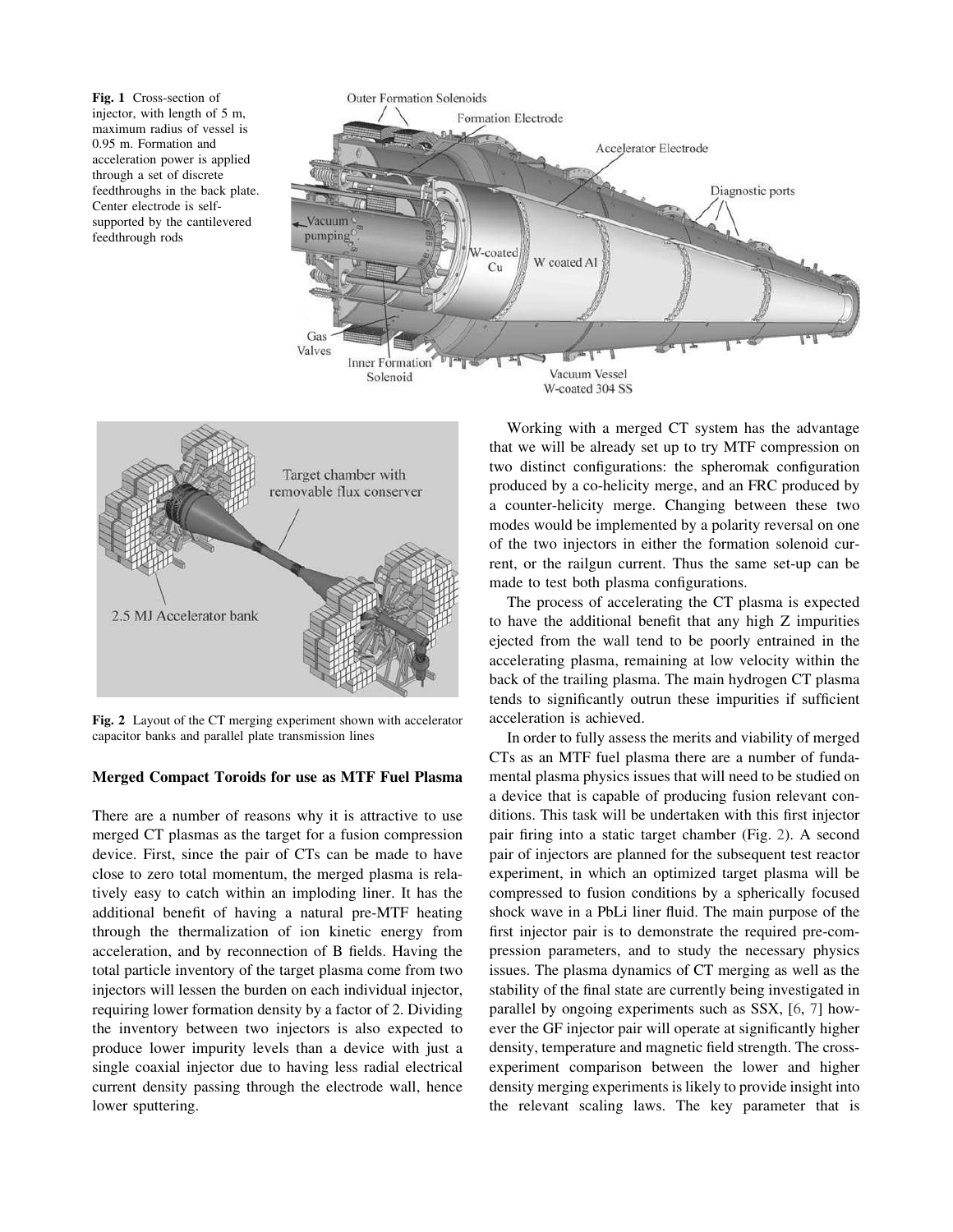expected to characterize the reconnection process is the collisionality parameter  $\delta/\lambda_{\rm mfp}$ , [8] where  $\delta$  is the thickness of the reconnection layer and  $\lambda_{\text{mfp}}$  is the mean free path length. The low density experiments operate more toward a fast collisionless reconnection process  $\delta/\lambda_{\rm mfp} \ll 1$ , while the higher density experiments in the collisional regime  $\delta$ /  $\lambda_{\rm mfp} > 1$  are expected to more closely follow a classical reconnective rate determined by the Spitzer resistivity [9]. The GF runs are planned to include a sequence of lowdensity shots as well, in order to provide sufficient overlap with other available data.

As with any MTF scheme using a material liner implosion, a critical issue is impurity transport from the wall. This will be addressed in a preliminary way with these first set of experiments by measurements of the impurity generation and transport from direct contact of the merged CT plasma against a wall surface composed of relevant sample materials. For diagnostic clarity, localized samples of Pb and/or Li acting as limiters, will be inserted into the plasma edge within the target chamber, and the resulting transport of impurities into the stationary merged plasma will be measured spectroscopically, and possibly by other methods (deposition probes, residual gas analysis, etc). Additionally, the target region flux conserver can be coated with test materials to assess the net impact on plasma lifetime. This will determine the impurity levels present in the initial plasma before compression, however scaling models will be needed to extend these rates to harsher conditions during the peak of the MTF pulse.

In order to develop a comprehensive model of the merging process and resulting plasma conditions, there is a clear need to make the most of experimental data by coupling it with a parallel simulation effort. The approach is to use a well validated code such as NIMROD, further benchmarked against actual data from the GF injector, as an advanced analysis tool for understanding the experimentally obtained data. Surface magnetic data and optical data from the interior would be used to constrain the simulation, and the output could be used to visualize the dynamics of the plasma process as implied by the diagnostic evidence. Through this approach we hope to have a robust model of system that can then be run with imploding walls in order to predict how the system will behave as an MTF device before the capital is expended to actually build the prototype implosion system.

# Injector Design

The injector design has taken into account numerical models for breakdown, ohmic heating, density accumulation through snowplow, as well as spheromak formation and equilibrium models. The necessary overall scale of the injector has been determined primarily by the consideration of current density to the wall and achievable formation density, as implied by the performance of previous coaxial gun experiments. The overall design choice

injector can be mostly described as a hybrid of previous coaxial devices (refer to Fig. 3). The shape and proportions of the vessel is similar to the MARAUDER [4] device, with an outward radial expansion step in the outer wall to allow magnetic relaxing and closure of flux surfaces before the acceleration pulse is applied (see Fig. 1). SSPX also shares this outward radial expansion feature, and has a similar volume to the expansion region of the GF injector where the newly formed CT is at its largest. RACE versions 1 and 2 [10] also had an outward expansion step. In contrast RACE version 3 [11], CTIX [5] and CTF II [12] use an inward radial expansion at the edge of the formation region to facilitate CT magnetic closure, however this has the disadvantages effect of reducing the surface area of the inner electrode and thereby unnecessarily increasing the electrical current density through the wall for the given amount of required railgun current. Simple practical considerations have lead us to choose the arrangement of how electrical power is applied to the electrodes, going with a single grounded outer electrode as in RACE and CTF II, with distinct formation and acceleration inner electrodes. MAURADER and CTIX use a single inner electrode, but with a segmented outer electrode with high-voltage ceramic breaks between the formation and acceleration sections, and with the outer accelerator electrode being brought up to high voltage. This significantly complicates the deployment of diagnostics on the injector surface as well as connecting it in the future with the MTF reactor vessel. The GF injector will be similar in scale to proposed ITER refueling injector [13], and could be used in a medium density mode  $(10^{16} \text{ cm}^{-3})$  for that application if that was ever desired. If possible, the GF injector will make use of passive inductive switching of the main acceleration current, as demonstrated by CTIX [5], since this provides a reliable and low cost route to high repetition rate.

Due to the large size of the formation region, we have not been able to find a manufacturer with the capability to make a sufficiently large annular ceramic insulator for separating and mechanically supporting the electrode structures, as is the standard design approach in previous, smaller devices. Instead, the GF design uses a set of discrete high power ceramic feedthroughs located on the back plate, with brazed ceramic-metal seals instead of the standard polymer O-ring seals. Considering the importance of a high quality vacuum in this system we are avoiding polymer seals entirely throughout the vessel, and will bake the vessel at high temperature (400°C).

The CT is formed using a standard magnetized Marshal gun approach, resulting in a spheromak-like configuration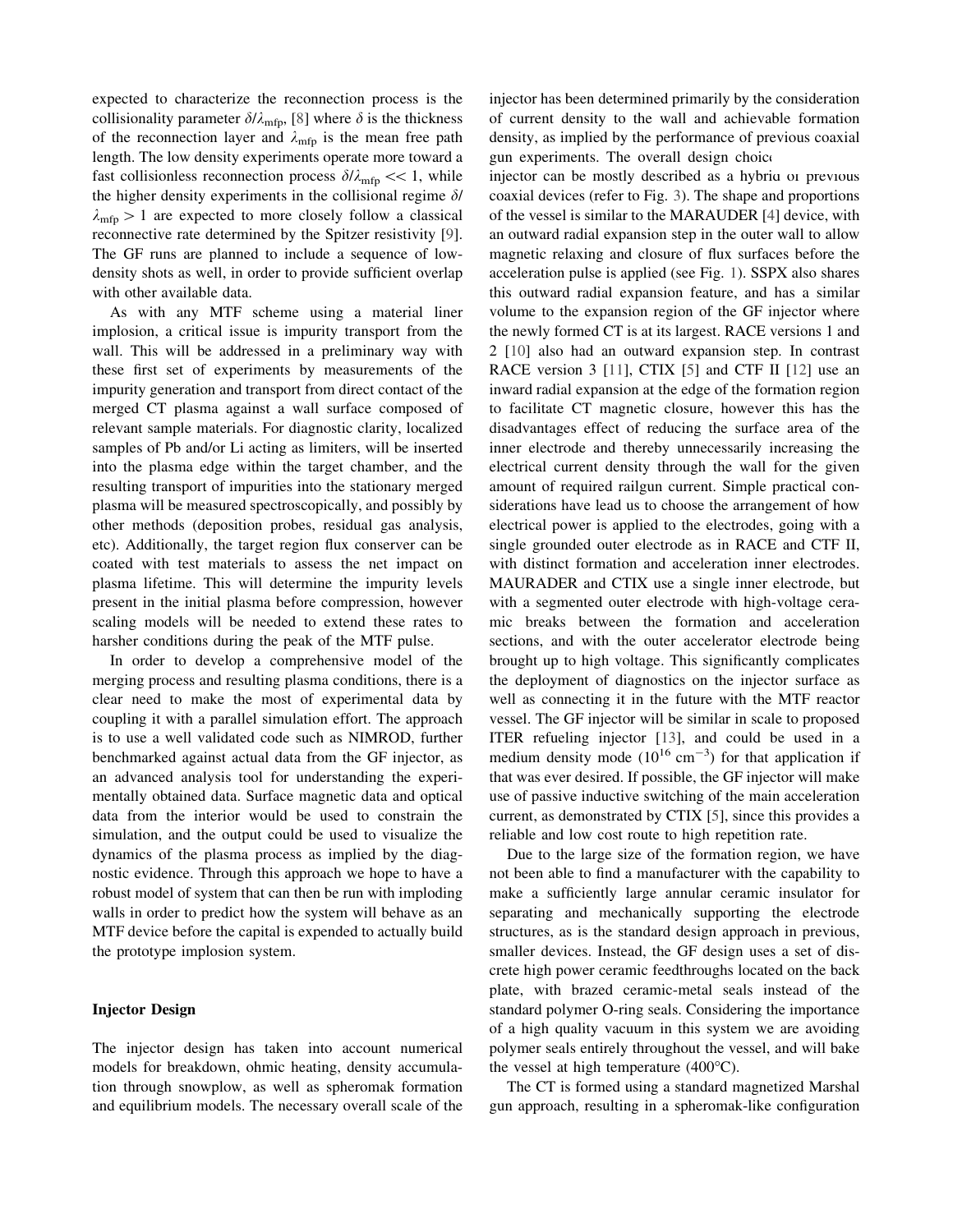



Fig. 3 Comparisons with relevant coaxial-gun devices. RACE version 1, 2 [10] and version 3 [11] are notable for achieving 30% electrical to KE efficiency (v.1), a radial compression factor of 2 (v. 2), and plasma densities n  $\sim 10^{16}$  cm<sup>-3</sup> with version 3. MARAUDER [3, 4] achieved highest CT mass (2 mg), and radial compression factor of 3, while also developing the physics of self-similar

with both toroidal and poloidal magnetic fields. Typically spheromak formation involving poloidal flux amplification [14, 15] which is expected to scale in proportion with  $\lambda_{\text{gun}} = \mu_0 I_{\text{gun}}/\varphi_{\text{gun}}$ , the formation gun current divided by the gun magnetic flux. Given the scaling established by SSPX [15], the GF design would yield roughly a factor of 2 flux amplification. However we have designed the solenoids and power supply so that it is capable of introducing all of the poloidal flux directly, in case collisional effects result in sub-optimal flux amplification when attempting to reach high-density formation states. The Taylor state minimum eigenvalue is  $\lambda_0 = 9.972 \text{ m}^{-1}$  for the expansion region is nearly the same as that of SSPX [15] with  $\lambda_0 = 10 \text{ m}^{-1}$ .

The compact toroid is low  $\beta$ , typically <10% and the acceleration dynamics are dominated by the work done to increase the magnetic potential energy of the CT,  $U_B(z)$ . For a self-similar compression the magnetic energy is inversely proportional to the radial position of the CT,  $U_B(z) = U_{B0} r_0/r(z)$  [16]. Electrode geometries other than self-similar can be handled as well, in order to include the expansion and target regions in the same model. To do so we use the approximation of ideal conservation radial, axial, and toroidal magnetic flux to calculate the magnetic field strength of each component as the CT propagates into variable geometry electrodes. For simplicity we only use

compression during acceleration [16]. SSPX produces stationary spheromaks, but has similar formation parameters to the GF injector, and has achieved  $T_e = 500 \text{ eV}, \delta B/B \sim 1\%$ , and long lifetimes. CTF II [12] and CTIX [5] are smaller injectors that have demonstrated CT refueling of tokamaks, with CTIX's main contribution being high reprate achieved via passive inductive switching of accelerator power

mean values for each component and use the volume  $V_{CT}(z)$  of the entire CT, then the magnetic energy is  $U_B(z) = V_{CT}(z)(B_r^2(z) + B_z^2(z) + B_\theta^2(z))/2\mu_0$ . The additional assumption that the axial extent  $\Delta_Z(z)$  of the CT is directly proportional to inter-electrode gap distance  $\Delta_Z(z) = \Delta_{Z0} (r_{out}(z) - r_{in}(z))/\Delta_{r0}$ , is all that is needed to make the dynamics be fully determined. Direct proportionality exactly holds for the CT axial extent in selfsimilar compression, and correctly describes the general tendency for the CT to expand or contract to fill the geometry of the vessel.

Acceleration of the CT is accomplished if the railgun force exceeds the gradient of  $U_B(z)$ . In a conical geometry  $U_B(z)$  becomes very large as it nears the end of the accelerator, so it is possible for the CT to bounce back if not enough pushing force is applied. Positive acceleration only occurs if current exceeds a minimum equilibrium value. Equilibrium current increases with axial position, yet it is permissible for the time dependent railgun current to fall below the equilibrium value if there is already enough CT kinetic energy to coast uphill through the remaining extent of the compression region. For reasons of minimizing current density through the wall, it is therefore best to drive hard in the beginning of the acceleration section where the electrode radius is largest, building enough kinetic energy to coast through the peak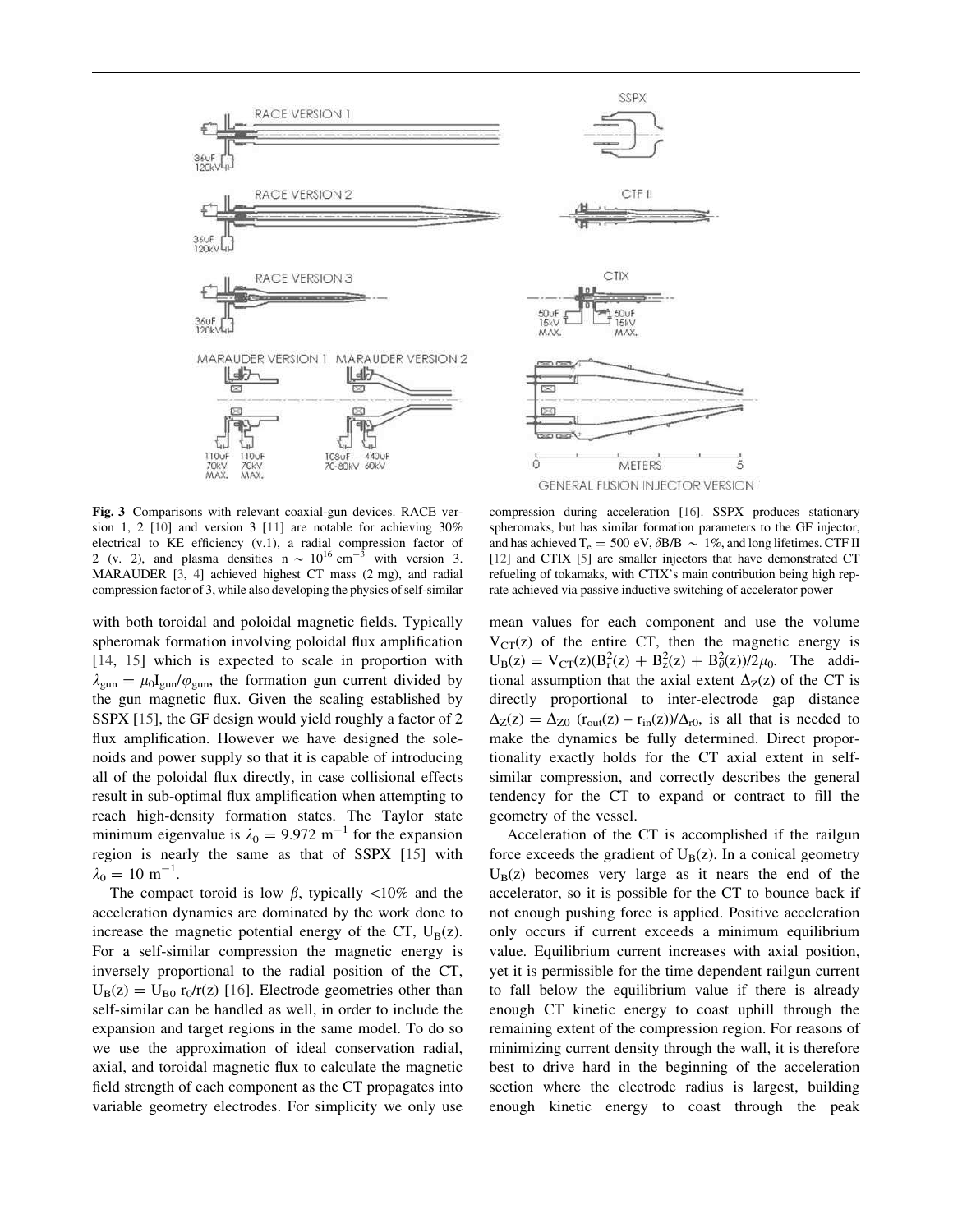compression region. The alternative strategy of maintaining constant rates of acceleration by driving at or above the equilibrium current for the entire duration may not be practical considering that the high value for equilibrium current near the muzzle of the accelerator is likely to cause significant ablation of the smaller diameter electrode surface, and thereby contaminate the plasma. We are also taking the basic precaution against surface sputtering by using a dense tungsten coating on all electrode surfaces, which appears to be a successful approach on similar scale devices.

Using this 1-D model of acceleration dynamics coupled with a dissipative LRC circuit model of the accelerator bank and transmission line, it was possible to explore parameter space and finalize a design for the electrode geometry and drive circuit. For an initial CT magnetic energy of  $U_{B0} = 250$  kJ, and a final energy after compression of  $U_{\text{Bfinal}} = 1$  MJ, we found a design that gave good performance with an accelerator bank of 2.5 MJ run at 40 kV.

## Dynamics of CT Merging

Within the scope of this project, a number of currently open questions regarding reconnection dynamics in nontrivial geometries will be addressed experimentally and theoretically. One basic observation is that unconstrained CTs injected through free space into a vacuum magnetic field (or even a low  $\beta$  plasma) will tend to rapidly align with the external field and then reconnect. A special case is the tilting mode in FRCs where reconnection with the guide field results in the total loss of the plasma. For refueling a tokamak by high-speed injection of a CT, tilting-facilitated reconnection is the desired fuel deposition process. However, direct loss on open field lines is disastrous for any scheme that uses the compact toroid as the main fusion plasma. In the approach being taken at GF with merged CTs, the absence of a guide field eliminates the risk that the main plasma can be lost directly onto open field lines. Once contained within the imploding spherical flux conserver, a spheromak or FRC plasma will only have internal modes to place confinement at risk. Despite this, when CTs come off the end of the accelerating center electrode, natural tilting is possible, and this may affect the outcome of the merging process in yet unknown ways.

When pre-merge tilting of the CTs is taken into account, there are several possible routes that the merging process might follow. We will briefly consider as an illustrative example the case of a co-helicity merge to form a spheromak target plasma, in which both incoming CTs have tilted off machine axis with a relative angle  $\Delta\theta$  between their poloidal magnetic moments of  $\Delta\theta \sim \pi/2$ . In this case it may be possible for the system to be attracted toward a local minimum of magnetic energy such as shown in Fig. 4a with  $\Delta \theta = \pi$ , which may be distinct from the desired global energy minimum shown in Fig. 4b of  $\Delta\theta = 0$ . If the sort of genus-2 topology as in Fig. 4a persisted for significant fraction of the compression time, it may degrade confinement due to poor flux surfaces or due simply to having shortened scale lengths. However, it may be more likely that a very large  $\Delta\theta$  is actually permissible and the system will always rapidly realign into the global minimum merging configuration such as Fig. 4b, which would agree qualitatively with results from tokamak injection studies.

One can also ask the question of whether or not CT realignment can happen faster than bulk reconnection? If there was either a very slow rate of re-alignment or a very



Fig. 4 When tilting of the CTs is taken into account, there are several possible routes that the merging process might follow. As an example we show the case of co-helicity merging to form a spheromak final state. First, it may be possible for the system to be attracted toward a local minimum of magnetic energy such as shown in (a), which could be distinct from the desired global energy minimum shown in (b). In addition, it is at least hypothetically possible that the rate of realignment might be slower that the bulk reconnection of CT core, which could result in field line topology such as shown in  $(c)$ , where flux surfaces may be broken in a highly non-axisymmetric fashion, with field lines that meander in figure-eight patterns through both CTs